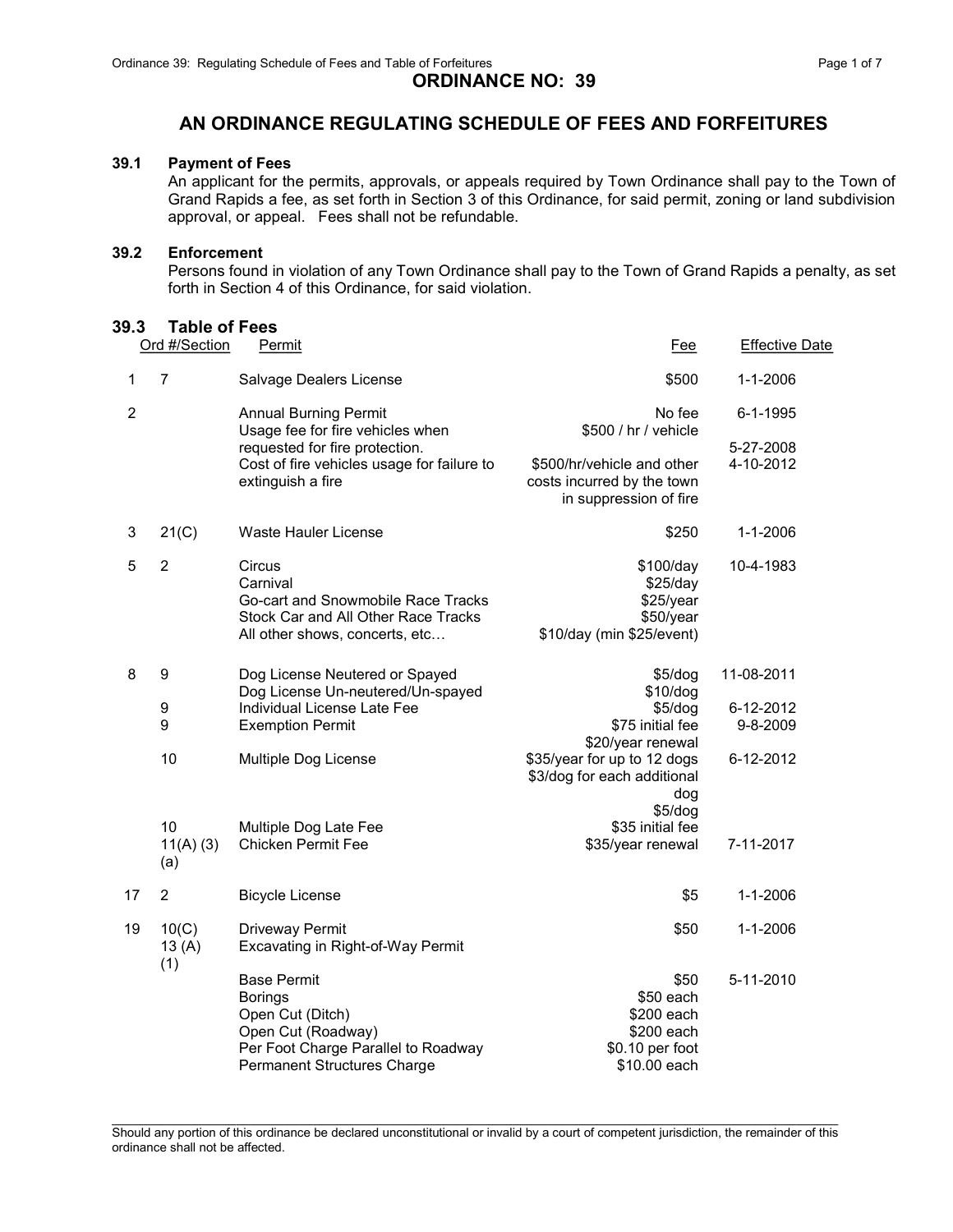|    |                | Ordinance 39: Regulating Schedule of Fees and Table of Forfeitures                                                                                                                                                                                                                                                                                                                                                                                                                                                                                                                                         |                                                                                                                                                                                                                                                                                                                    |            | Page 2 of 7 |
|----|----------------|------------------------------------------------------------------------------------------------------------------------------------------------------------------------------------------------------------------------------------------------------------------------------------------------------------------------------------------------------------------------------------------------------------------------------------------------------------------------------------------------------------------------------------------------------------------------------------------------------------|--------------------------------------------------------------------------------------------------------------------------------------------------------------------------------------------------------------------------------------------------------------------------------------------------------------------|------------|-------------|
| 21 | 10(1)<br>10(J) | Storage Fee on Auctioned Car<br>Vehicle Sale List                                                                                                                                                                                                                                                                                                                                                                                                                                                                                                                                                          | \$10/day after 2 <sup>nd</sup> day of<br>sale<br>\$5                                                                                                                                                                                                                                                               | 9-16-1980  |             |
|    |                |                                                                                                                                                                                                                                                                                                                                                                                                                                                                                                                                                                                                            |                                                                                                                                                                                                                                                                                                                    |            |             |
| 24 | 18             | <b>Non-Commercial Building Permit</b>                                                                                                                                                                                                                                                                                                                                                                                                                                                                                                                                                                      |                                                                                                                                                                                                                                                                                                                    | 7-13-2021  |             |
|    |                | One & Two-family dwellings<br>(New Structures and Additions)<br>Structure<br>Electrical<br>٠<br>Plumbing<br>٠<br><b>HVAC</b><br>٠<br><b>Erosion Control</b><br>٠<br>Alterations<br>Misc. Projects (hot tubs, etc.)<br>٠<br><b>Outdoor Wood Burners</b><br>٠<br><b>Accessory Structures</b><br>٠<br>(>100 sq. ft.) & Decks<br><b>Temporary Occupancy</b><br>٠<br>Permit<br><b>Swimming Pools</b><br>٠<br>(above and below ground)<br><b>Electrical Service Upgrade</b><br>٠<br>State Seal (New Home only)<br>٠<br><b>Manufactured Dwellings</b><br>• Closed-panel Manufactured<br>$\blacksquare$ Site-Built | \$0.11/sq. ft. (\$75 min.)<br>$$30 + $.03/sq.$ ft.<br>$$30 + $.03/sq$ . ft.<br>$$30 + $.03/sq.$ ft.<br>\$75<br>\$5.50/\$1000 of est. cost (\$40 min.)<br>\$40<br>\$40<br>\$0.11/sq. ft. all areas (\$40 min.)<br>\$55<br>\$44<br>\$55<br>\$35<br>2/3 of one/two family dwelling<br>Same as one/two family dwelling |            |             |
|    |                | <b>Commercial Building Permit</b>                                                                                                                                                                                                                                                                                                                                                                                                                                                                                                                                                                          |                                                                                                                                                                                                                                                                                                                    | 7-13 2021  |             |
|    |                | New Structures and Additions<br>Slab on grade structures<br>Electrical<br>٠<br>Plumbing<br>٠<br><b>HVAC</b><br>٠<br><b>Erosion Control</b><br>٠<br>Alterations<br>п<br><b>Electrical Service Upgrade</b>                                                                                                                                                                                                                                                                                                                                                                                                   | \$0.11/sq. ft. (\$100 min.)<br>Additional \$0.11/sq. ft.<br>$$30 + $.04/sq$ . ft.<br>$$30 + $.04/sq.$ ft.<br>$$30 + $.04/sq$ . ft.<br>\$75<br>\$7.70/\$1000 of est. cost (\$100 min.)<br>\$75                                                                                                                      |            |             |
|    |                | Other (Non-Commercial and<br>Commercial)<br>Re-inspection/Additional<br>Inspections<br>Razing Fee<br>٠<br>Property Maintenance and<br>٠                                                                                                                                                                                                                                                                                                                                                                                                                                                                    | \$30/inspection<br>\$55<br>\$57.50/hr.                                                                                                                                                                                                                                                                             | 11-29-2018 |             |
|    |                | <b>Condemnation Inspections</b><br><b>Early Start Permit</b><br>٠<br><b>Building Code of Appeals or</b><br>٠<br>Variance                                                                                                                                                                                                                                                                                                                                                                                                                                                                                   | \$50<br>\$150                                                                                                                                                                                                                                                                                                      |            |             |
|    | 14 $(B)$       | Failure to obtain a permit                                                                                                                                                                                                                                                                                                                                                                                                                                                                                                                                                                                 | Double the permit fee                                                                                                                                                                                                                                                                                              | 9-13-2011  |             |
| 28 | 1(B)           | Video Service Fee                                                                                                                                                                                                                                                                                                                                                                                                                                                                                                                                                                                          | One-half of one percent<br>$(0.05\%)$                                                                                                                                                                                                                                                                              | 2-22-2000  |             |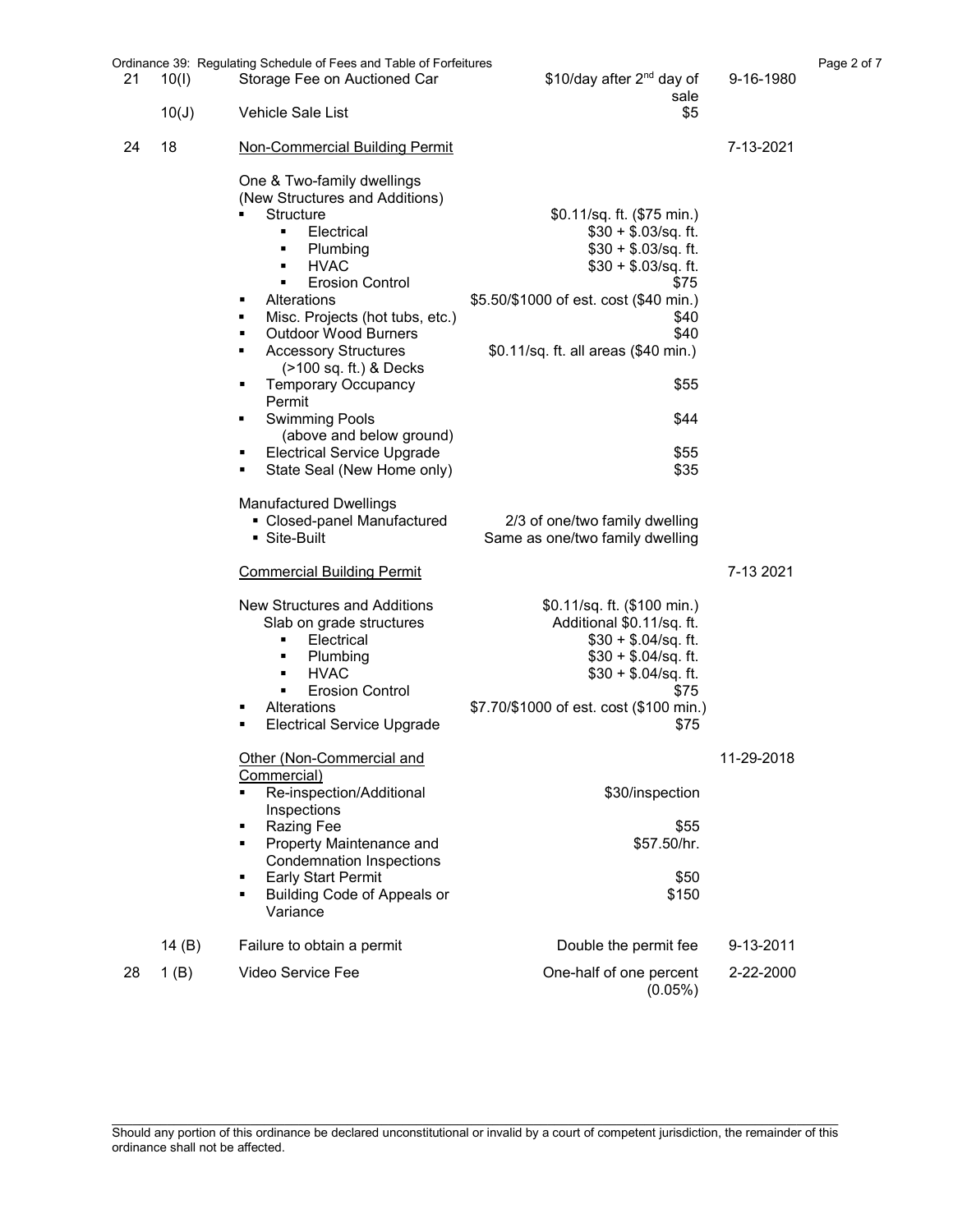| 29 | 4(A)<br>4(A)<br>4(A)<br>4(A)<br>4(A)<br>4(A)<br>4(A)<br>4(A)<br>8(F)<br>8(F) | Ordinance 39: Regulating Schedule of Fees and Table of Forfeitures<br>Class "A" Beer License<br>"Class A" Liquor License<br>Class "B" Beer License<br>"Class B" Liquor License<br>"Class C" Wine License<br>Temporary Picnic Beer/Wine License<br>Operator License - 1 yr<br>Operator License - 2 yrs<br><b>Temporary Operators License</b><br><b>Provisional License</b> | \$50<br>\$250<br>\$100<br>\$350<br>\$100<br>\$10<br>\$40 (non-refundable)<br>\$75 (non-refundable)<br>\$10<br>\$10 | 3-9-2021                              | Page 3 of 7 |
|----|------------------------------------------------------------------------------|---------------------------------------------------------------------------------------------------------------------------------------------------------------------------------------------------------------------------------------------------------------------------------------------------------------------------------------------------------------------------|--------------------------------------------------------------------------------------------------------------------|---------------------------------------|-------------|
| 30 | 3                                                                            | Outside Storage of Junk Vehicle Permit                                                                                                                                                                                                                                                                                                                                    | \$50/vehicle                                                                                                       | 1-1-2006                              |             |
| 35 | 4                                                                            | Permit to hold water event on Lake<br>Wazeecha                                                                                                                                                                                                                                                                                                                            | \$25                                                                                                               | 7-10-2012                             |             |
| 38 | 3                                                                            | Tax Exemption Report Filing Fee                                                                                                                                                                                                                                                                                                                                           | \$15 if paid by 3/31<br>\$25 if paid after 3/31                                                                    | 1-1-2006                              |             |
| 51 |                                                                              | <b>Land Subdivision Ordinance Fees</b><br><b>Certified Survey Map Review</b><br>٠<br><b>Preliminary Plat Review</b><br>٠<br><b>Final Plat Review</b><br>٠<br><b>Replat Review</b><br>٠                                                                                                                                                                                    | \$30<br>\$75<br>\$5 per lot<br>\$200                                                                               | $1 - 1 - 2006$                        |             |
| 52 |                                                                              | <b>Zoning Ordinance Fees</b><br><b>Zoning Permit</b><br>٠                                                                                                                                                                                                                                                                                                                 | \$50<br>(No fee where building<br>permit also required)                                                            | 9-10-2019                             |             |
|    | 3(N)                                                                         | Zoning Ordinance Appeals or<br>٠<br>Variance<br>Conditional Use Permit (CUP)<br>٠<br>CUP: Quarry < 1 acre<br>٠<br>CUP: Quarry > 1 acre<br>٠                                                                                                                                                                                                                               | Mobile Tower Siting \$125<br>\$200<br>\$75<br>\$200<br>\$300                                                       |                                       |             |
|    |                                                                              | Rezoning<br>٠<br>Mobile Home Park Permit<br>٠<br>Non-Electrical Sign Permit<br>٠                                                                                                                                                                                                                                                                                          | \$75<br>Deposit \$1 per MH lot<br>\$20                                                                             | 5-10-2011                             |             |
|    |                                                                              | <b>Electrical Sign Permit</b>                                                                                                                                                                                                                                                                                                                                             | \$40                                                                                                               | 10-9-2012                             |             |
|    |                                                                              | Portable Storage Container<br>Permit<br>Outdoor Woodburner Furnace<br>Permit                                                                                                                                                                                                                                                                                              | \$40 per container<br>\$40                                                                                         | 5-13-2014                             |             |
| 64 |                                                                              | <b>Sexually Oriented Business License</b>                                                                                                                                                                                                                                                                                                                                 | New Business \$1000<br>Yearly Renewal \$600                                                                        | 2-10-2011                             |             |
| 69 |                                                                              | Permit for Public Events on Town<br>Highways                                                                                                                                                                                                                                                                                                                              | \$15 per event<br>(non-refundable)                                                                                 | 4-14-2015                             |             |
| 70 |                                                                              | <b>Business License</b><br>(Relocation of business)<br>Mobile Food Vending License                                                                                                                                                                                                                                                                                        | \$50<br>\$25<br>\$50                                                                                               | 12-11-2018<br>12-11-2018<br>4-10-2018 |             |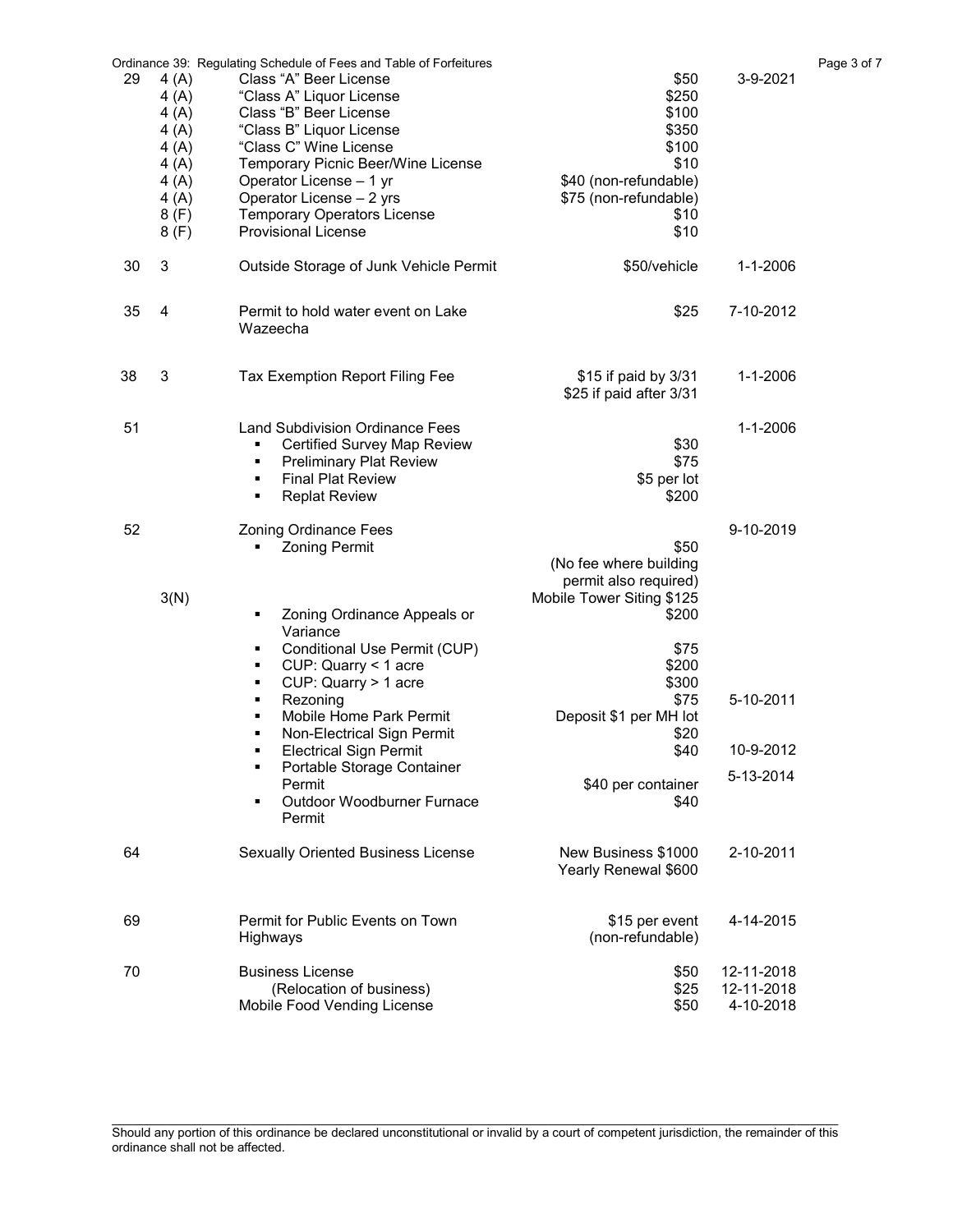#### 39.4 Table of Forfeitures

| Ord $#$        | Violation                                                                                                                                                                                                                                                                                                | <u>Fee</u>                                                                                     | <b>Effective Date</b>              |
|----------------|----------------------------------------------------------------------------------------------------------------------------------------------------------------------------------------------------------------------------------------------------------------------------------------------------------|------------------------------------------------------------------------------------------------|------------------------------------|
| 1              | Violation of salvage dealer ordinance provisions.                                                                                                                                                                                                                                                        | \$20                                                                                           |                                    |
| $\overline{2}$ | Uncontrolled burning.<br>Violation of burning regulation<br>Non-compliance of inspection violation                                                                                                                                                                                                       | Max \$100<br>\$50-\$100<br>\$10-\$100                                                          | 6-1-1995<br>4-10-2012<br>5-14-2013 |
|                | <b>False Alarms</b>                                                                                                                                                                                                                                                                                      | Warning 1 <sup>st</sup> offense<br>Warning 2 <sup>nd</sup> offense<br>\$10 subsequent offenses |                                    |
| 3              | Violation of garbage and recycling ordinance<br>provisions.                                                                                                                                                                                                                                              | \$10-\$1,000                                                                                   | 10-11-1994                         |
| 4              | Piling or pushing of snow onto or across Town<br>"highways" or alleys.                                                                                                                                                                                                                                   | \$10-\$100                                                                                     | 12-12-1995                         |
| 5              | Violation of carnival ordinance provisions.                                                                                                                                                                                                                                                              | \$20                                                                                           |                                    |
| 6              | Prohibited vehicle traffic on Alexander Field.<br>Pedestrians on runway.                                                                                                                                                                                                                                 | \$1-\$200                                                                                      | 5-7-1968                           |
| 7              | Discharge of weapon in prohibited areas.<br>MINOR in violation of said ordinance.                                                                                                                                                                                                                        | Max \$200<br>Max \$25                                                                          | 2-7-1984                           |
| 8              | Violation of Animal Code<br>Violation of number of animals allowed<br>Failure to obtain Chicken Permit                                                                                                                                                                                                   | \$20-\$100<br>\$10/per day<br>\$70                                                             | 12-9-1997<br>9-8-2009<br>7-11-2017 |
| 10             | Violation of speed limits.                                                                                                                                                                                                                                                                               | \$20-\$200                                                                                     | 4-15-1980                          |
| 11             | Operating snowmobile in violation of ordinance,<br>with exception to Section 2(A) and 2(B).<br>Repeat offender with exception to Section 3(B).<br>Operating snowmobile in violation of Wisconsin<br>Statutes.<br>Operating snowmobile in violation of Wisconsin<br>Statutes and less than the age of 19. | Max \$250<br>Max \$500<br>\$400-\$500<br>Max \$50                                              | 1-9-1996                           |
| 13             | Violation of Wisconsin Statutes as prohibited by<br>ordinance.                                                                                                                                                                                                                                           | \$10-\$1000                                                                                    | 1-27-2015                          |
| 17             | Violation of bicycle ordinance provisions.                                                                                                                                                                                                                                                               | \$10-\$200                                                                                     | 1-14-1997                          |
| 19             | Violation of provisions for Town Roads and road<br>right-of-ways.                                                                                                                                                                                                                                        | \$10-\$200                                                                                     | 4-12-1994                          |
| 21             | Parking violations not identified in Statute.<br>Parking citation late fee. (If not paid within 10 days<br>of issuance)                                                                                                                                                                                  | \$10-\$200<br>\$10                                                                             | 9-16-1980<br>5-13-2014             |
| 24             | Violation of building code ordinance provisions.<br>Failure to obtain required inspections                                                                                                                                                                                                               | \$25-\$1000<br>\$250                                                                           | $9 - 8 - 2020$                     |
| 25             | Failure to display house numbers.                                                                                                                                                                                                                                                                        | \$20                                                                                           |                                    |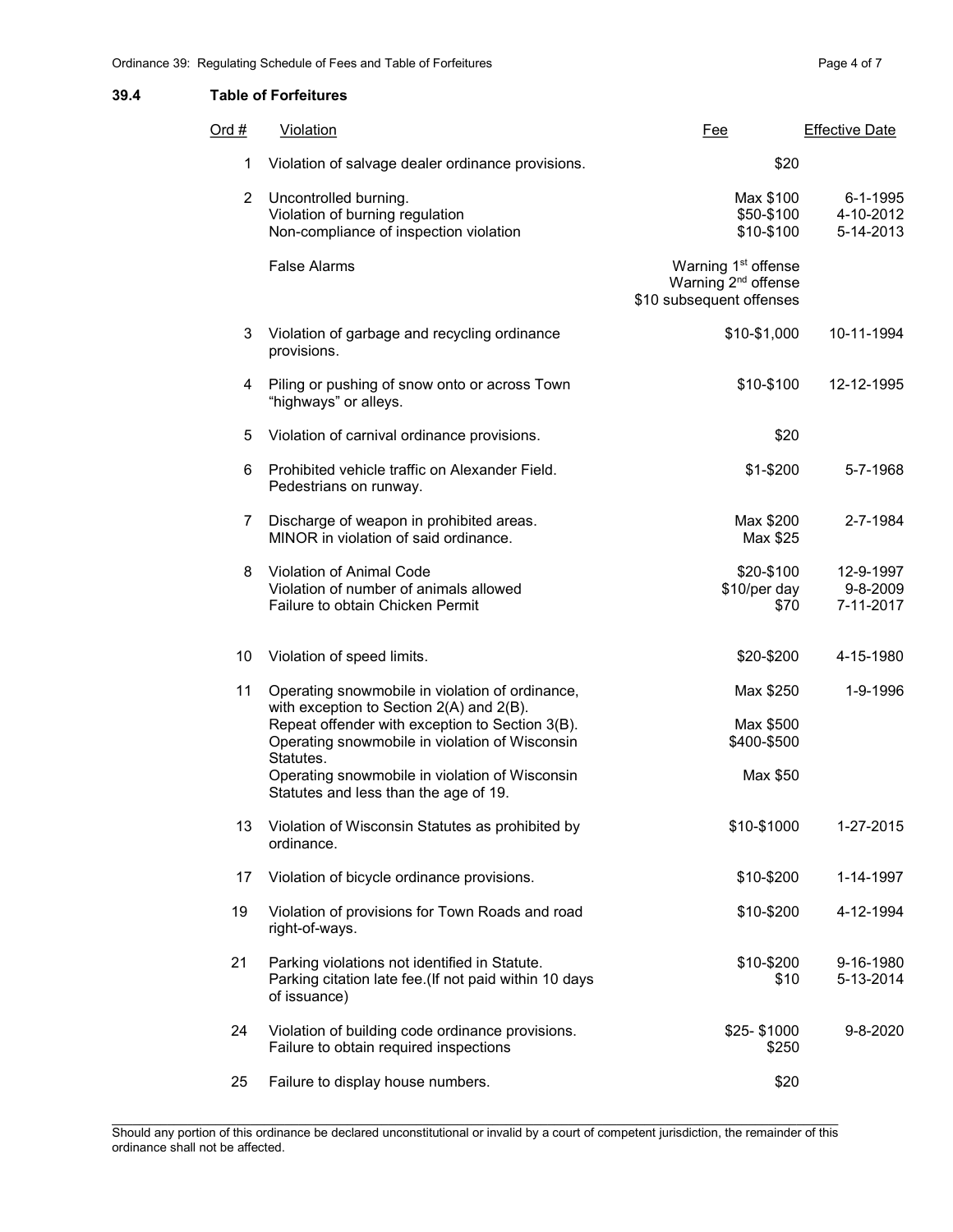| 29 | Ordinance 39: Regulating Schedule of Fees and Table of Forfeitures<br>Violation of Wisconsin Statutes as prohibited by | \$50-\$500                                                                                                     | Page 5 of 7<br>7-21-1987 |
|----|------------------------------------------------------------------------------------------------------------------------|----------------------------------------------------------------------------------------------------------------|--------------------------|
|    | ordinance.<br>Any person, firm, or corporation operating without<br>a license.                                         | \$250-\$1,000                                                                                                  |                          |
| 30 | Junk vehicle storage without a permit.                                                                                 | \$40/vehicle/day                                                                                               | 4-27-1993                |
| 31 | Disorderly conduct with a motor vehicle.                                                                               | Range \$25-\$200                                                                                               | 7-21-1987                |
| 33 | Violating curfew.                                                                                                      | Warning 1 <sup>st</sup> offense<br>\$10 2 <sup>nd</sup> offense<br>\$15 3rd offense<br>\$25 subsequent offense | 8-2-1988                 |
| 34 | Violating provisions of water protections.                                                                             | \$100-\$1,000                                                                                                  | 9-5-1989                 |
| 35 | Violation of activities on Lake Wazeecha                                                                               | \$50-\$1000                                                                                                    | 6-20-1989                |
|    | regulations.<br>Failure to obtain permit                                                                               | \$50                                                                                                           | 7-10-2012                |
| 38 | Late submission of tax exemption report.                                                                               | \$10/day max \$500                                                                                             | 3-22-1994                |
| 44 | Violation of Snow and Ice Removal regulation                                                                           | \$50-\$500                                                                                                     | 1-12-2010                |
| 48 | Private alarms systems without a permit.                                                                               | Warning 1 <sup>st</sup> offense<br>\$50 subsequent offenses                                                    | 10-28-2008               |
|    | Violation of Automatic Dialing Prohibition                                                                             | Warning 1 <sup>st</sup> offense<br>\$50 subsequent offenses                                                    |                          |
|    | <b>False Alarms</b>                                                                                                    | Warning 1 <sup>st</sup> offense<br>Warning 2 <sup>nd</sup> offense<br>\$10 subsequent offenses                 |                          |
| 49 | Violation of Wood County Parks Ordinance.                                                                              | \$25-\$500                                                                                                     | 5-24-2005                |
| 51 | Violation of Land Subdivision Ordinance.                                                                               | \$20-\$200                                                                                                     |                          |
| 52 | Violation of Zoning Ordinance.                                                                                         | \$20-\$200                                                                                                     |                          |
| 53 | <b>Public Nuisance</b>                                                                                                 | \$25-\$200                                                                                                     | 10-24-2006               |
| 55 | Possession of or use of illegal fireworks<br>Sale of illegal fireworks                                                 | \$25-\$300<br>\$50-\$1000                                                                                      | 5-27-2008                |
| 57 | Harboring of Minor Runaways                                                                                            | \$50-\$200                                                                                                     | 1-27-2009                |
| 59 | Violation of All-Terrain Vehicle regulations                                                                           | \$50-\$1000                                                                                                    | 6-23-2009                |
| 60 | Violation of Police & Fire Animals Harassment<br>regulations                                                           | \$50-\$500                                                                                                     | 1-12-2010                |
| 62 | Violation of regulations for operating Neighborhood<br><b>Electric Vehicles</b>                                        | \$50-\$100                                                                                                     | 9-15-2010                |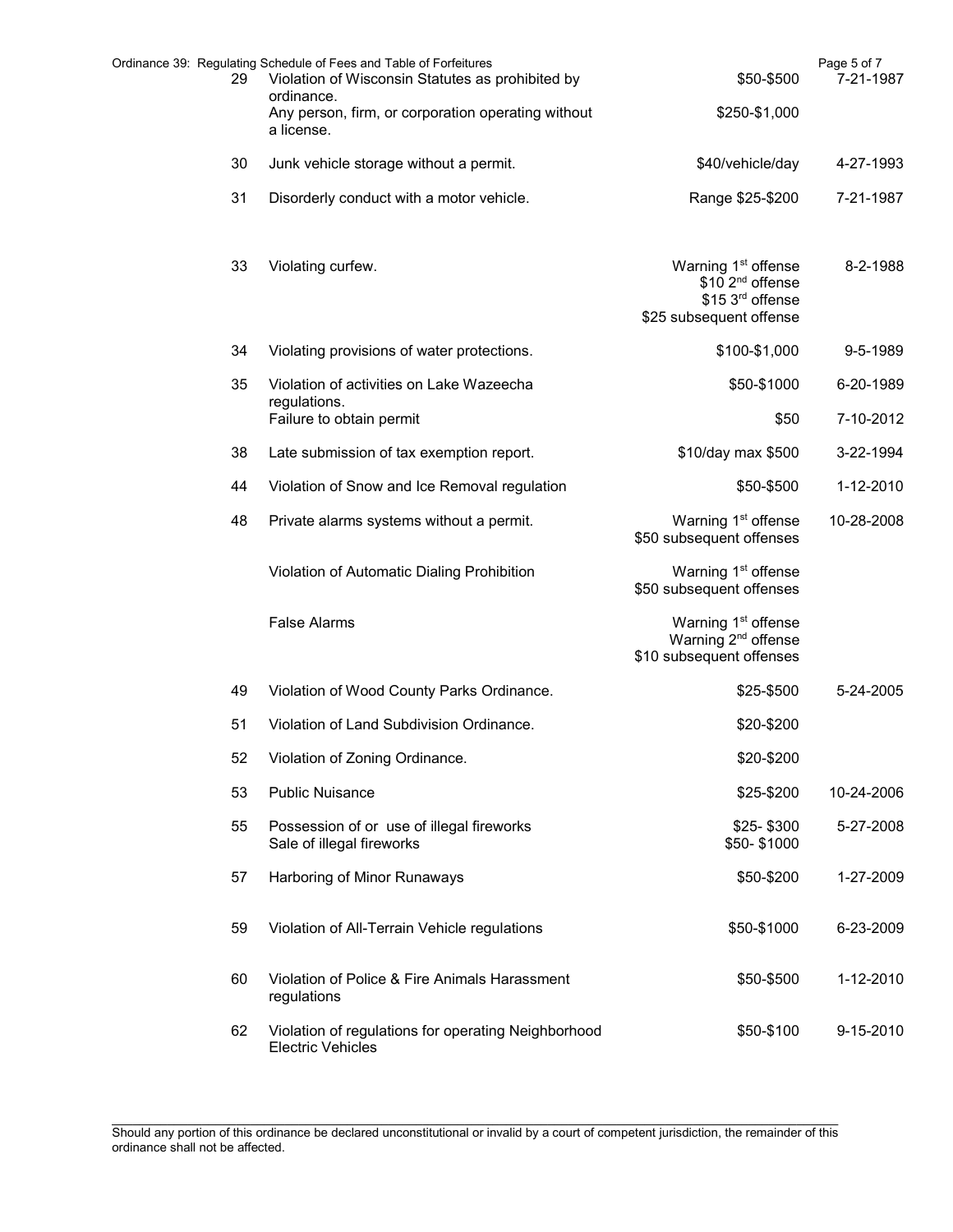| 63 | Ordinance 39: Regulating Schedule of Fees and Table of Forfeitures<br>Violation of regulation prohibiting the possession,<br>sale or Use of Synthetic Cannabinoids | \$250-\$300                                                                                         | Page 6 of 7<br>11-9-2010 |
|----|--------------------------------------------------------------------------------------------------------------------------------------------------------------------|-----------------------------------------------------------------------------------------------------|--------------------------|
| 64 | Violation of regulations for Sexually Oriented<br><b>Businesses</b>                                                                                                | \$100-\$1000<br>1 <sup>st</sup> offense \$200 with<br>All subsequent offenses<br>Increased by \$200 | 2-10-2011                |
| 69 | Violation of Required Permit for Public Event on<br>Town Highways                                                                                                  | \$10-\$1000                                                                                         | 4-14-2015                |
| 70 | Violation of Required License for Businesses or<br>Mobile Food Vending                                                                                             | $$50.1st$ offense<br>\$100 subsequent offenses                                                      | 12-11-2018               |
| 71 | <b>Bullying and Harassment</b>                                                                                                                                     | \$10-\$1000                                                                                         | 4-9-2019                 |

# This ordinance shall take effect from and after the date of its passage and publication as provided by law.

### **HISTORY**

| <b>Declaration/Ordinance/Resolution No</b> | <b>Dated</b>      |  |
|--------------------------------------------|-------------------|--|
| <b>RESOLUTION NO:</b>                      | 1-July-1996       |  |
| 2005-08                                    | 13-September-2005 |  |
| 2005-14                                    | 13-December-2005  |  |
| 2006-07                                    | 23-May-2006       |  |
| 2006-16                                    | 24-October-2006   |  |
| 2008-16                                    | 27-May-2008       |  |
| 2008-34                                    | 28-October-2008   |  |
| 2009-07                                    | 10-February-2009  |  |
| 2009-30                                    | 23-June-2009      |  |
| 2009-38                                    | 8-September-2009  |  |
| 2009-40                                    | 22-September-2009 |  |
| 2010-02                                    | 12-January-2010   |  |
| 2010-15                                    | 13-April-2010     |  |
| 2010-20                                    | 11-May-2010       |  |
| 2010-34                                    | 15-September-2010 |  |
| 2010-42                                    | 09-November-2010  |  |
| 2011-20                                    | 10-May-2011       |  |
| 2011-49                                    | 13-September-2011 |  |
| 2011-62                                    | 13-December-2011  |  |
| 2012-02                                    | 10-January-2012   |  |
| 2012-09                                    | 13-March-2012     |  |
| 2012-14                                    | 10-April-2012     |  |
| 2012-17                                    | 12-June-2012      |  |
| 2012-20                                    | 10-July-2012      |  |
| 2012-39                                    | 11-Dec-2012       |  |
| 2013-18                                    | 14-May-2013       |  |
| 2014-09                                    | 13-May-2014       |  |
| 2015-04                                    | 27-January-2015   |  |
| 2015-15                                    | 14-April-2015     |  |
| 2017-26                                    | 11-July-2017      |  |
| 2018-15                                    | 10-April-2018     |  |
| 2018-17                                    | 8-May-2018        |  |
| 2018-34                                    | 11-December-2018  |  |
| 2019-11                                    | 9-April-2019      |  |